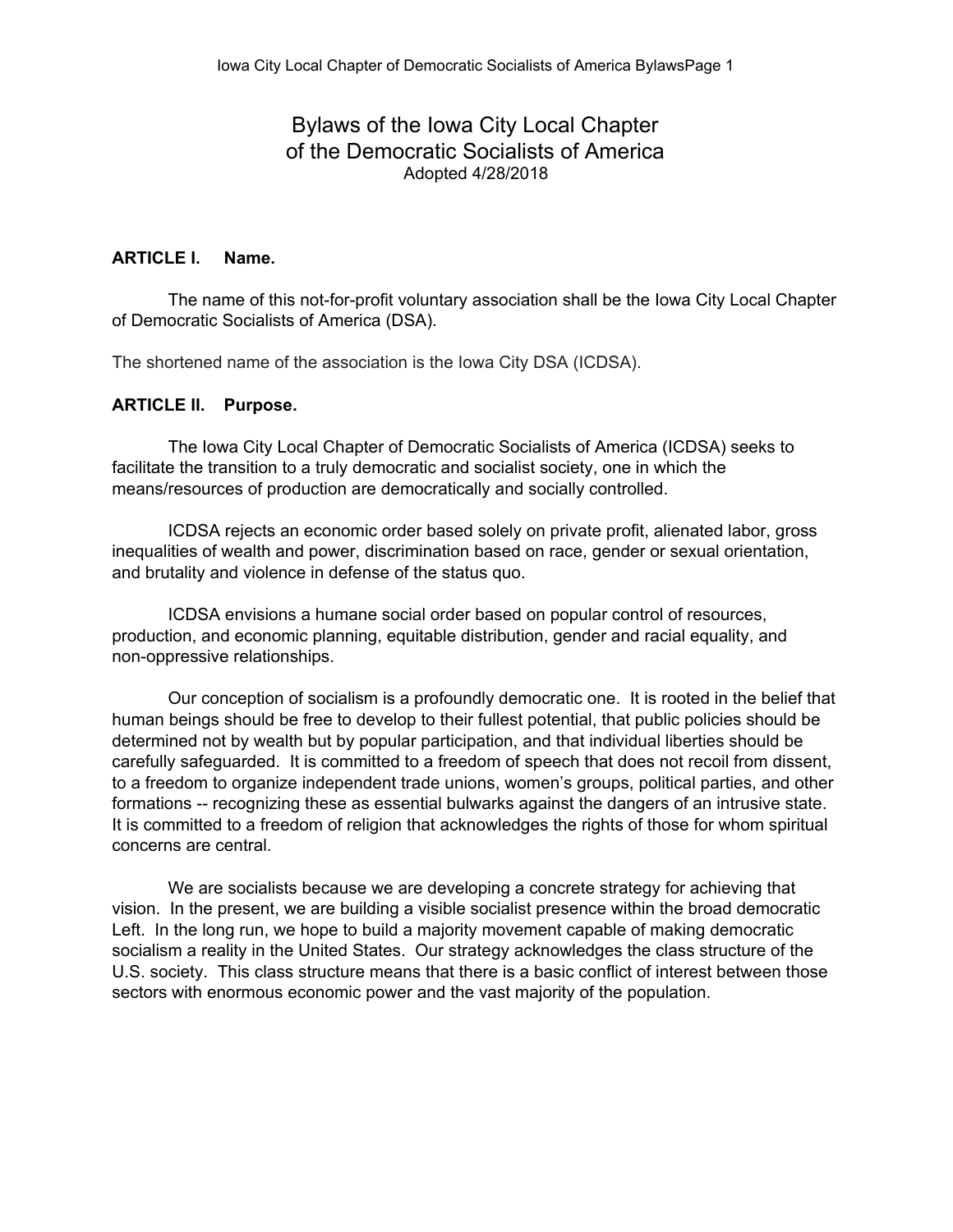#### **ARTICLE III. Membership.**

Section 1. Membership.

Members of the ICDSA will be those individuals whose dues to national DSA are paid in full, who reside and/or work in the vicinity of Iowa City including but not limited to Johnson County, Iowa. Individuals may not be members of the Local Chapter without being members of national DSA. It will be the responsibility of members to approve policies and guidelines for the operation of the Local Chapter, to elect delegates to the national convention, to vote on matters related to national policy, and to make recommendations on issues and other matters to the National Political Committee of DSA.

Section 2. Removal of Members.

If a member in good standing is found to be in substantial disagreement with the principles or policies of national DSA, or if they are found to be consistently engaging in undemocratic, disruptive behavior, or if they are found to be under the discipline of any self-defined democratic centralist organization, the Local Chapter may vote to expel them from the Local Chapter of DSA. In order for such a finding to be made, another DSA member must formally prefer written charges against the member in question to the Local Chapter Executive Committee, which shall set the date of a Local Chapter meeting for deliberations on the charges. The member in question must receive a copy of the written charges and notice of the meeting a minimum of two weeks before that meeting takes place. Expulsion of a member requires a two-thirds vote of the Local Chapter meeting. An expelled member in good standing may appeal to the National Political Committee of DSA.

Section 3. Voluntary Donations.

As mandated by the national constitution and bylaws, the Local Chapter may establish a Local Chapter pledge system of voluntary donations for its members. The payment of a Local Chapter donation may not be a requirement for voting or for holding Local Chapter office.

Section 4. Privacy concerns.

Care will be taken to protect the privacy of each member's contact information.

#### **ARTICLE IV. Local Chapter Meetings.**

Section 1. General Meeting.

The Local Chapter will hold a minimum of one General Meeting annually for purposes of electing officers. All members of the Local Chapter will be sent notice of and an agenda for the General Meeting. Notice may be sent by electronic means, but individuals who have not provided an email address must be sent a paper copy. The General Meeting will elect Local Chapter officers and may adopt an annual budget. In general, it is the highest legislative body of the Local Chapter. The General Meeting may coincide with a Regular Meeting.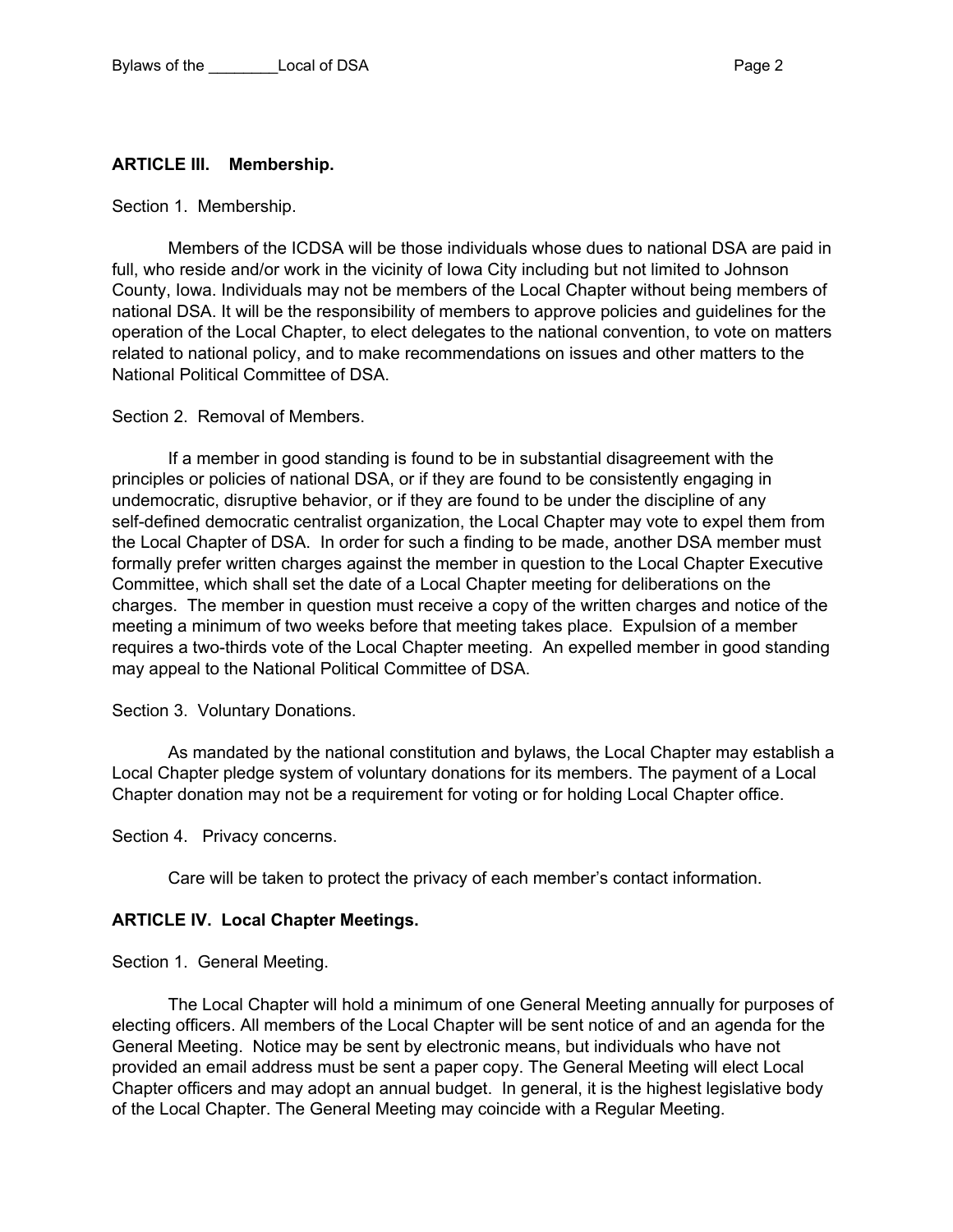Section 2. Regular Meetings.

The Local Chapter will hold Regular Meetings at least four times annually, the time and place of which shall be set in a schedule published and distributed by the Local Chapter Executive Committee. The Regular Meetings will set Local Chapter policy and work priorities, and they will include political education sessions.

The Local Chapter Executive Committee will set the agenda for Regular Meetings. In general, the Regular Meeting is the operating legislative body of the Local Chapter.

Section 3. Emergency Meetings.

The Local Chapter Executive Committee may call an Emergency Meeting of the Local Chapter on five days' notice when an urgent and important matter requires deliberation.

Section 4. Quorum.

A quorum of 10 percent of the members (but not fewer than six persons) is required for General, Regular, or Emergency Meetings to transact business.

### **ARTICLE V. Local Chapter Officers: Powers and Duties.**

Section 1. Officers and Terms.

The officers of the Local Chapter will be Co-Chairs, Secretary, Treasurer, and Social Media Coordinator. The term of office will be one year, and shall run from February 1 to January 31 or until their successors are elected. The officers may not all be of the same gender.

Section 2. Vacancies.

In the event of a vacancy in any Local Chapter office, the Local Chapter Executive Committee will appoint a replacement for the remainder of the term.

## Section 3. Co-Chairs.

a. The Co-Chairs will be the chief executive officers of the Local Chapter. They will preside over Local Chapter and Executive Committee meetings or will appoint a substitute to assume the powers and duties of the presiding officer as specified in Robert's Rules of Order. Newly Revised. The Co-Chairs will be the official public spokespersons for the Local Chapter and will initiate such actions and policies as the Local Chapter's general welfare may demand.

b. The Co-Chairs will be responsible also for coordinating the day-to-day operations and political work of the Local Chapter's branches and committees.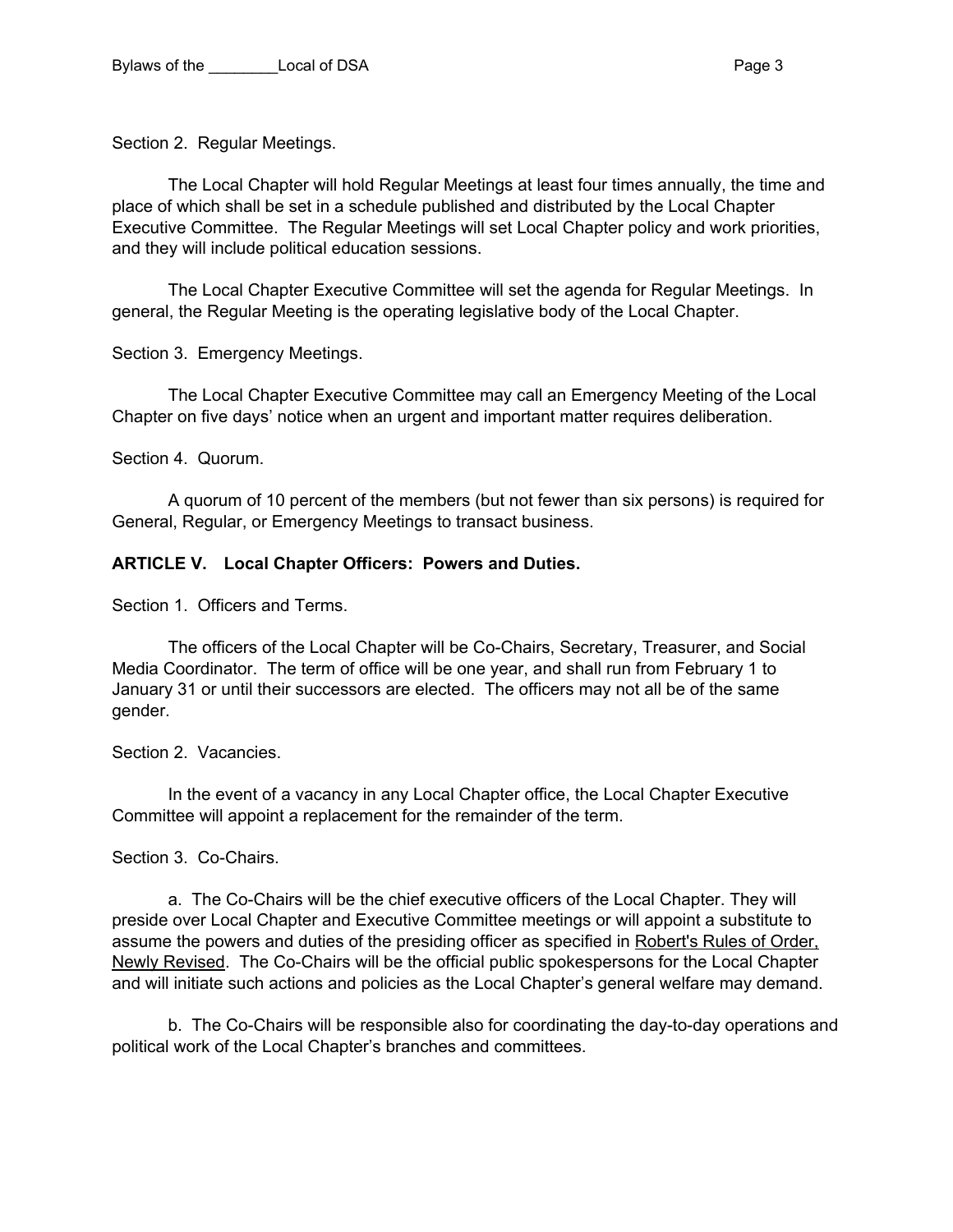c. The Co-Chairs will report to Local Chapter Regular Meetings on the business of the Executive Committee Meetings, at which time a copy of the minutes of those meetings will be available for inspection.

Section 4. Secretary-Treasurer(s).

a. The Secretary-Treasurer(s) will be responsible for answering all correspondence and queries of the Local Chapter, and for maintaining an up-to-date membership list of the Local Chapter. They will insure effective communication with national DSA. They will temporarily assume the responsibilities of the Co-Chair, if neither Co-Chair is able to do so.

b. The Secretary-Treasurer(s) will be responsible also for the taking of minutes of all Local Chapter and Executive Committee Meetings, and shall have custody of these minutes, and the resolutions, reports and other official records of the Local Chapter. They shall transfer official records in good condition to their successor. Official records shall include meeting minutes and member lists.

c. The Secretary-Treasurer(s) will be responsible for the funds and financial records of the Local Chapter. All funds collected by the Local Chapter will be turned over to the Secretary-Treasurer(s), who shall deposit them in a bank account under the name of the Local Chapter. The Secretary-Treasurer(s) will be responsible for ensuring that membership dues are paid up-to-date. The Secretary-Treasurer(s) will prepare the annual Local Chapter budget and deliver the Local Chapter financial report to the General Meeting of the Local Chapter, as well as periodic progress reports as requested by the Executive Committee of the Local Chapter.

Section 6. Additional Duties.

The Local Chapter Executive Committee may assign additional temporary duties to an officer of the Local Chapter, so long as such assignments do not conflict with the designation of responsibilities outlined in these Bylaws.

#### **ARTICLE VI. Executive Committee.**

Section 1. Composition.

The Iowa City Local Chapter Executive Committee will be composed of the five officers of the Iowa City Local Chapter and the chair(s) of any Iowa City Local Chapter branches.

#### Section 2. Duties.

a. The Executive Committee administers the affairs of the Local Chapter and oversees the implementation of the decisions of the General and Regular Meetings; it may also propose policy to the General and Regular Meetings. It shall have the power to receive reports of any committee or branch, and advise thereon, to call emergency meetings of the Local Chapter, and to act on any matter that requires immediate and urgent action. The Executive Committee is the regular executive body of the Local Chapter, and thus subordinate to its Legislative bodies, the General and Regular Meetings.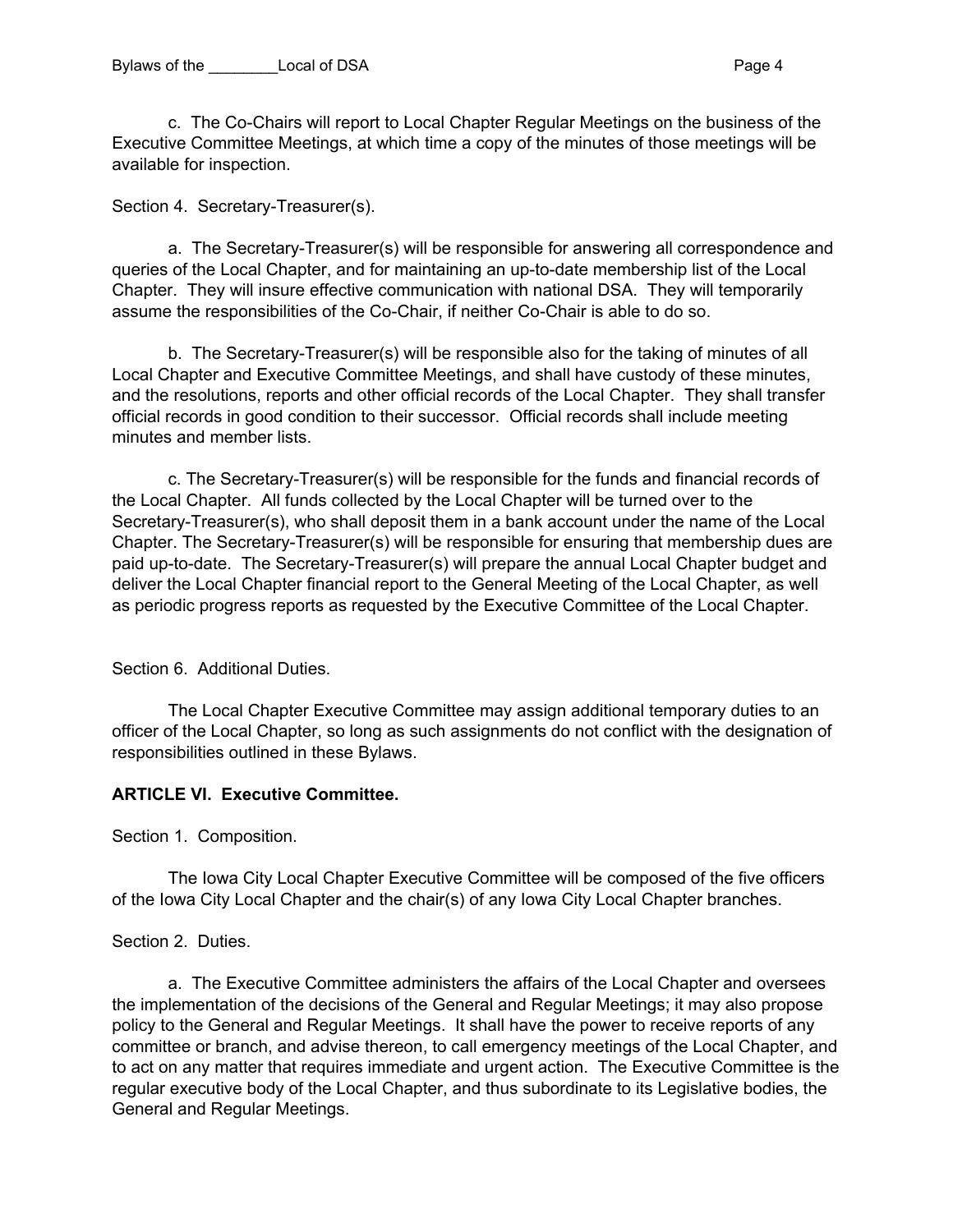b. The Iowa City Local Chapter Executive Committee will be responsible for establishing program activities for the Local Chapter, for proposing guidelines and policies that will subsequently be voted on by members in good standing of DSA, and for acting on the organization's behalf between Local Chapter meetings.

c. Members of the Executive Committee are expected to attend all General and Regular meetings, and most Executive Committee Meetings. Members of the Executive Committee are also expected to maintain open and prompt lines of communication with each other, reading correspondence related to chapter activities within a timely manner and responding in a timely manner when appropriate.

# Section 3. Meetings.

The meetings of the Executive Committee will be held at the call of one of the Co-Chairs at such intervals as may be determined by a prior Executive Committee Meeting or by consultation with any three members of the Executive Committee. All members of the Executive Committee must (ordinarily) be given four days oral, written, or electronic notice of regular Executive Committee Meetings; a 24-hour notice may be given under special emergency circumstances.

#### Section 4. Removal

Members of the Executive Committee may be removed by a 2/3rds vote of the membership present at a Regular Meeting. This is to be treated as a serious recourse to misconduct or dereliction of duty, including failing to perform the duties outlined in Article VI, Section 2, or live up to the standards of behavior outlined in Article III, Section 2.

#### Section 5. Quorum.

A quorum of three members of the Executive Committee is required for the transaction of Executive Committee business.

## **ARTICLE VII. Branches.**

Section 1. Definition.

A branch is a subgroup of the Iowa City Local Chapter consisting of at least five members in good standing with national DSA. Branches may be defined by geography or language. The chairs of branches will hold membership on the Local Chapter Executive Committee.

Young Democratic Socialists (YDS) chapters within the geographic area defined by a DSA Local Chapter may affiliate as a branch of that Local Chapter, in which case the local YDS chapter may send a representative to the Local Chapter Executive Committee.

## **ARTICLE VIII. Committees.**

Section 1. Duration.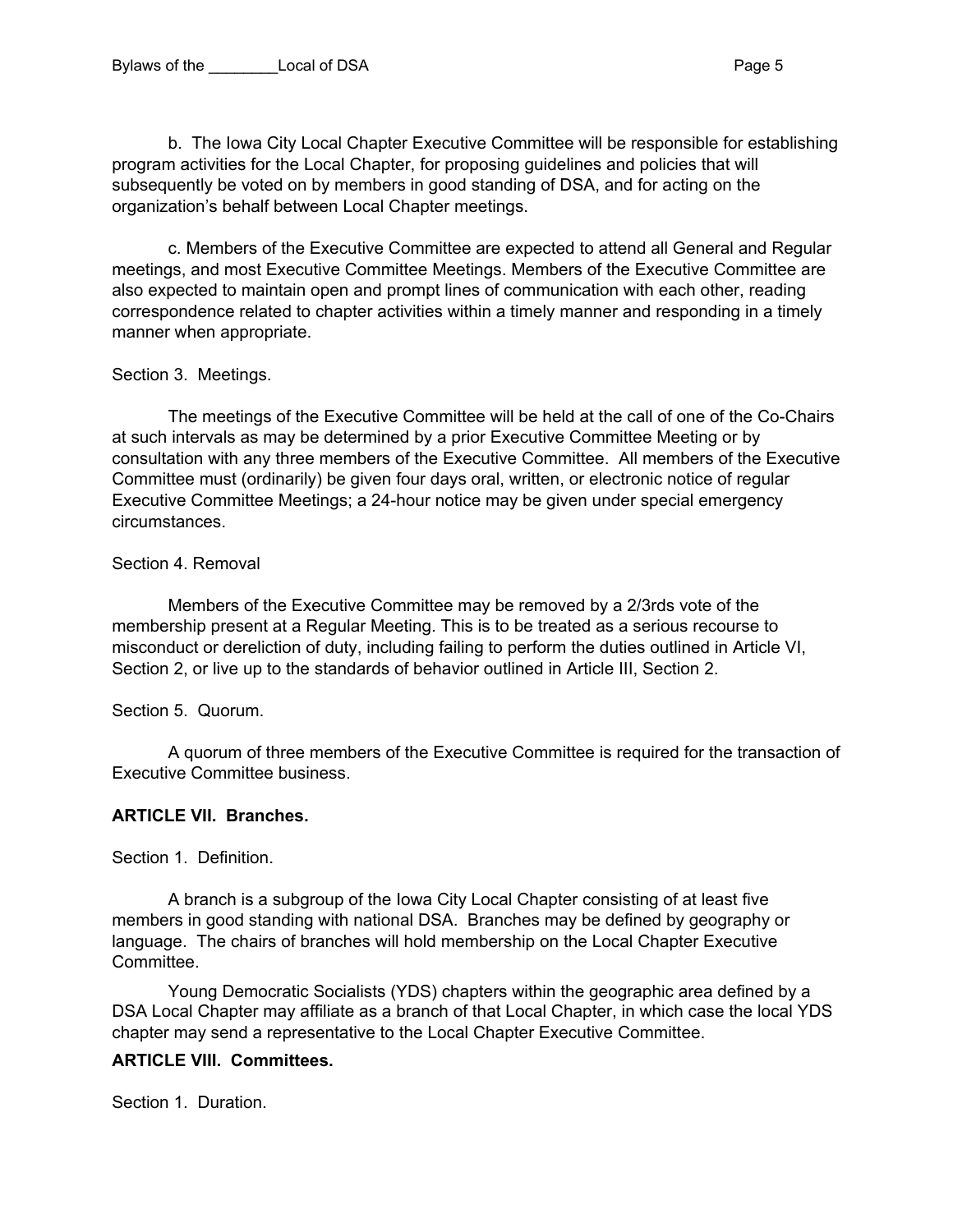The Local Chapter will have Ad Hoc Committees or Working Groups, which will exist for a limited duration. Ad Hoc Committees may be established by a vote of members in good standing at a Regular Meeting of the Local Chapter.

Section 2. Duties.

Chairs of Ad Hoc Committees will keep the Executive Committee and the Regular Meetings of the Local Chapter informed on the activities of the committee.

### **ARTICLE IX. Delegates to National, Regional, and State Bodies.**

Section 1. Convention.

Local Chapter delegates and alternates to the National Convention will be elected by members in good standing of the Local Chapter of DSA. Elections for the National Convention delegation shall be held on the schedule announced by the national organization.

### **ARTICLE X. Prohibited Activity**

ICDSA Local Chapter shall not engage in activity prohibited by the IRS guidelines established for 501 (c) 4 organizations or similar rules established by the state of Iowa. Nor shall the Local Chapter engage in any activity prohibited by resolutions adopted by DSA's National Convention or DSA's National Political Committee.

#### **ARTICLE XI. Elections, Nominations and Recalls.**

Section 1. Nominations Committee.

A three-person Nominations Committee shall be established at least one month prior to every election by vote of a Regular Meeting. It shall solicit and receive nominations for the positions to be elected.

Section 2. Nominations Process.

Nominations for Local Chapter officers and delegates to the National Convention shall be opened 10 days before and closed at the election meeting. The call for nominations shall be announced to all members in good standing of DSA as soon as nominations are open.

Section 3. Uncontested Positions.

If a position is uncontested, the nominee may be declared elected by acclamation. If any member objects to such election by acclamation, members must vote "yes" or "no" for the nominee.

Section 4. Grandfathering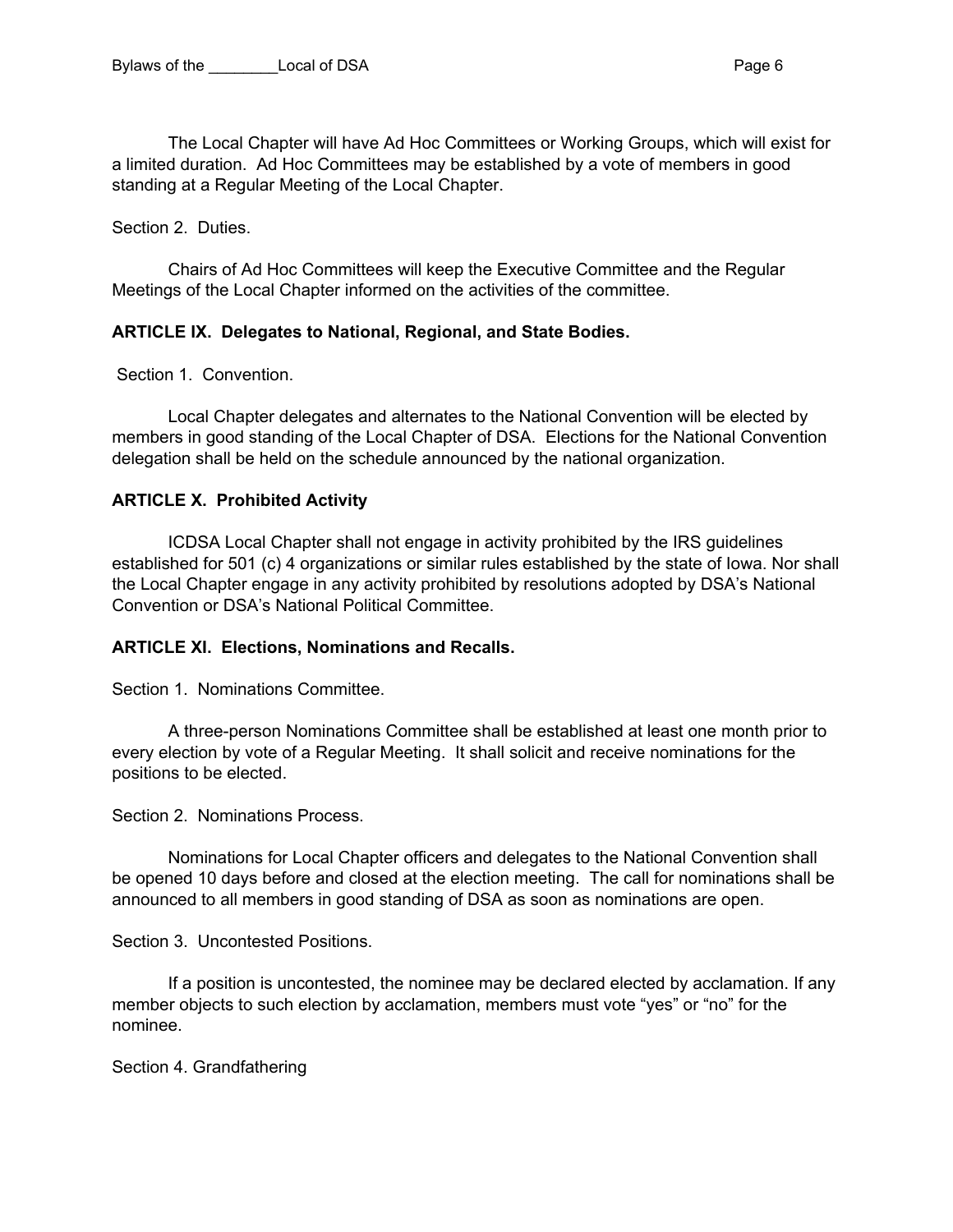The results of the initial election held during the formation of the chapter, insofar as they apply to the structure of the Executive Committee as outlined in these bylaws, will be honored until October 1<sup>st</sup>, at which point an election will be held.

- a. The positions of "Chair" and "Vice Chair" will become "Co-Chairs" as outlined in these bylaws.
- b. The positions of "Treasurer-Secretary" and "Membership Coordinator" will be combined into the position of "Secretary-Treasurer" as outlined in these bylaws.
- c. All other positions will become appointed positions as outlined in these bylaws.

# **ARTICLE XII. Amendments.**

Proposed amendments to these Bylaws must be made by written resolution, endorsed by five members of the Local Chapter of DSA, and submitted to the Executive Committee a month in advance of a General or Regular Meeting. The Executive Committee is required to provide the Local Chapter membership with two weeks' written or electronic notice of the proposed amendments. The amendment must be approved by a majority vote of two consecutive (Regular or General) Local Chapter meetings.

# **ARTICLE XIII. Rules of the Local Chapter.**

Section 1. Rules.

The members shall transact all business at General, Regular, and Emergency Meetings according to consensus decision-making where applicable. Any member may propose a topic for consensus at any meeting. The Executive Committee shall create the agenda and allot time for consensus building. In overview, consensus is reached through the following process:

- 1. Define Problem or Topic
- 2. Propose Solutions to build Consensus
- 3. Propose Vote. Once there appears to be general consensus, any member or facilitator may propose a vote. Votes can be made in the following categories

a. Block: I have serious problems with the proposed solutions and require additional discussion.

- b. Reservations: I do not wish to stop proceedings but would like to document a reservation. These will be included in meeting minutes.
- c. Stand Aside (Abstain): I do not agree but do not wish to stop the group from moving ahead.
- d. Agreement: I agree with the proposal